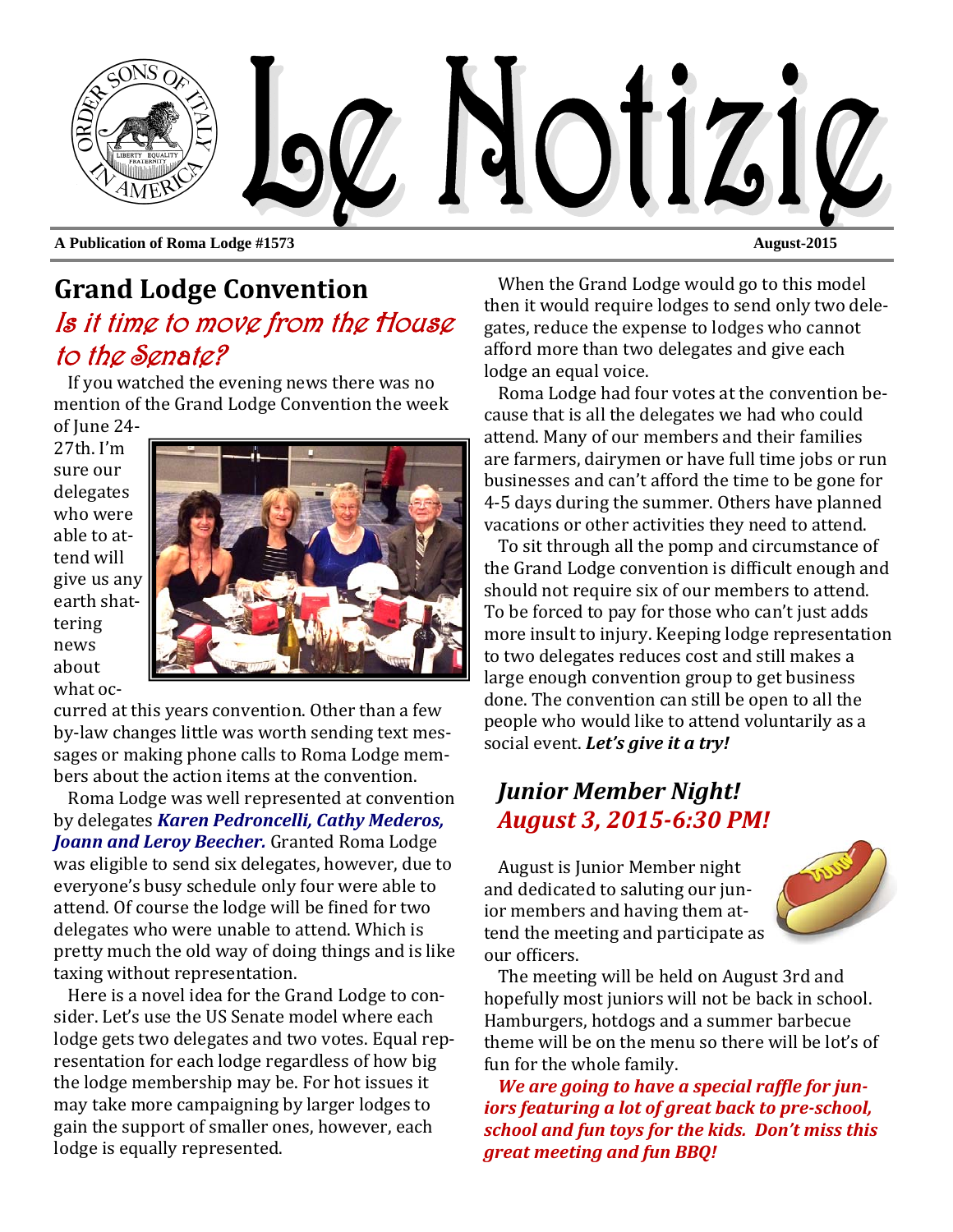# *What are friends for? Heralds Message*

**N** o mat-young you may be ter how

or how long you plan to work, someday most of us will retire from our ca-



reers. Once you do decide to retire, all of the individuals you work with on a daily basis will no longer be the people you spend most of your time with. In my 43 years of education, I saw many administrators move from school to school chasing a title. When you choose that approach you may end your career a long way from the community where your lifelong friends are at.

I feel very fortunate to have ended my career in the community where I was born and raised. It was very rewarding to have my COS and Roma Lodge friends at my retirement get together. Special thanks goes to all my lodge friends like **Charlie, Dominic and Michael Pitigliano, Vince and Vinny Sola, Ken and Ben Curti, David, Giovanna and Michael DePaoli** who made the sauce, cooked the ravioli's and made the salad for

such a great meal enjoyed by all.

 I'm also grateful to have had my son and daughter-inlaw **Aaron and Megan Dutto** put together video clips and post it on YouTube of my



former students and colleagues at COS. To have my wife **Kathy, daughter Anica and son-in-law Mark as well as my four grandchildren, Jordyn, Taylor, Aiden and Austin** at the event was very special.

I also want to thank all the Roma Lodge members who attended and shared my retirement celebration. It was a special event and I really appreciate all of the best wishes from everyone on my retirement. *For me, it really made me realize what friends are for!* 

If you would like to see the video you can go to YouTube with the link below.

#### **Sunshine News!**

Condolences go to **Janis Curti**  on the passing of her father **Maurice "Red" Green** who passed away. Red, as he was often called, was a leader in the Tulare community and founder of M. Green and



Company in Tulare. He was the Tulare Man of the Year in 1968 and his survived by his wife Bernice. Red and Bernice were often at Roma Lodge activities. Our thought and prayers are with Janis and her family.

#### **If you missed it!**

If you were unable to attend the 85th Roma Lodge Anniversary we will have an encore performance of the PowerPoint presentation at the August meet-



ing so make plans to attend. We will also have a special raffle for junior members featuring a lot of back-to-school prizes for those junior members who attend. Tickets will be free and each junior member will be getting just one ticket so everyone will have a chance to win. *Great food and great prizes so don't miss it!* 

### **Did you move?**

The Roma Lodge Directory has gone to print and will be distributed at the August meeting so don't miss your copy. Special thanks goes to **Cathy Mederos, Giovanna DePaoli and Kathy Dutto** for gathering up all the changes and getting



them into the directory. *So don't change your phone number or move for the next two years!*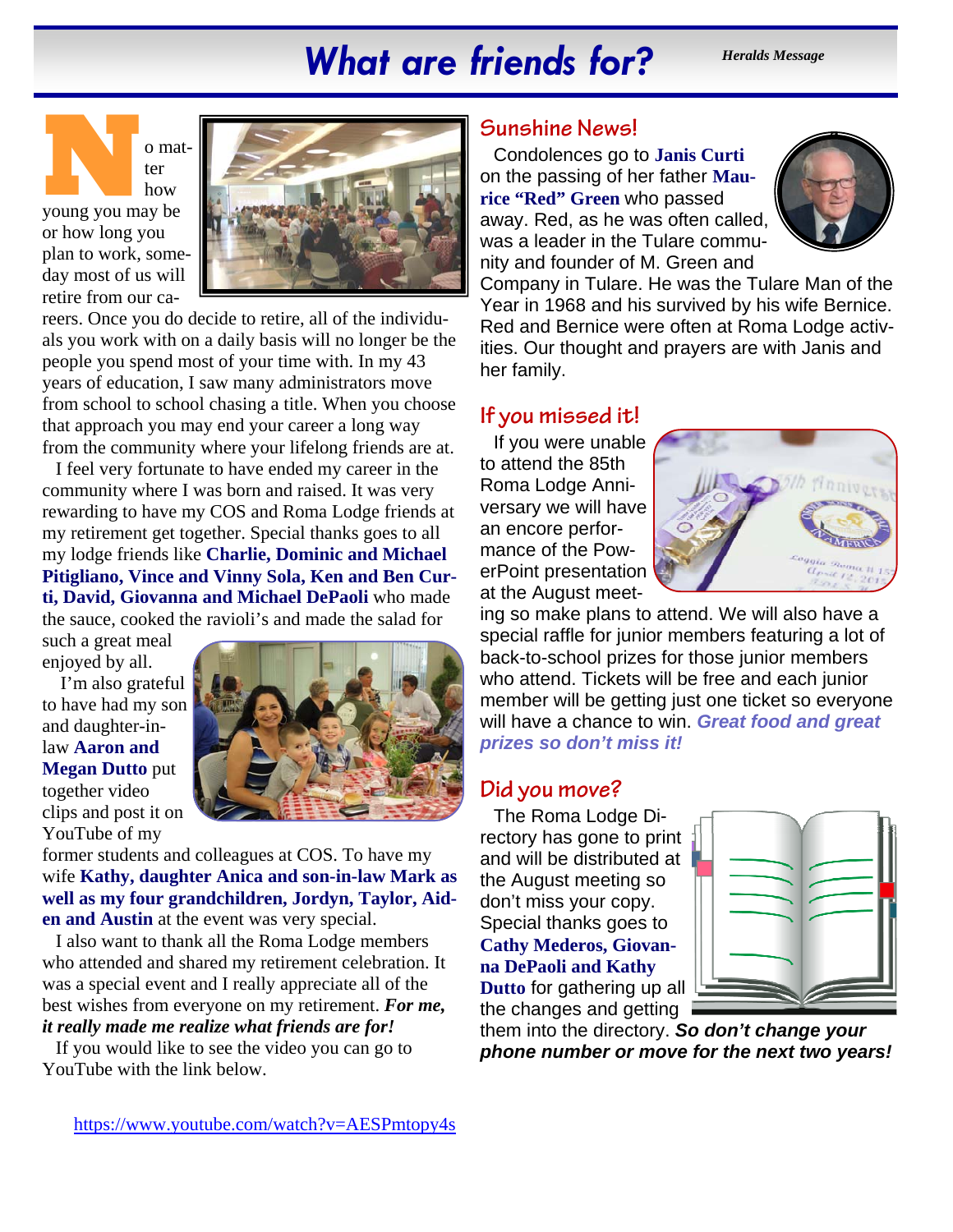## **Members in the News!**

There were several Roma Lodge members who celebrated some of life's milestones below.



Long time lodge members *Dawn and Gary*  **Dutto** celebrated their 50th wedding anniversary with family and friends at the WAE Social Hall on June 20th. Gary and Dawn were married at the San Luis Obispo Mission while they were both students at Cal Poly. The event was hosted by their children Darren, Kristin, Daniel, Kim and Samantha along with their 15 grandchildren.

# **Newlyweds!**

#### *Justin and Navin*

*Curti* were married by fellow Roma Lodge member *Dennis*  **Burner** at the home of his parents *Phillip and Janis Curti* on June 20th. Justin is in

partnership with his father working on the dairy and farming operation in Waukena. About 40 family members were in attend-

# **Woman of the Year!**

ance.

Local Italian lodges are full of members who because of their ancestry of hard working Italian immigrants have been recognized by their communities for their outstanding contributions. Alt-

hough she is not a member of Roma Lodge, but the Hanford Lodge,

*Jackie Giacomazzi* is like one of our members in that she regularly attends our meetings and lodge activities. Thanks to Facebook the secret in Tulare is out in that Jackie was recognized in March as the Woman of the Year by the Hanford Chamber of Commerce. Congratulations



from all the Roma Lodge members. **Special Members Celebrate** 

# **Birthdays!**

Roma Lodge has two 70 plus year members who are celebrating birthdays in July and August.



On July 23rd, *Lilia Giacomazzi* celebrated her 102nd birthday. *Anna Dutto* will celebrate her 96th birthday in



August. *Agnes Pelous* recently celebrated her 93rd birthday and is a 51 year member of the lodge. *Congratulations to all!* 



#### **Sister Act!**  Anna Dutto and sister Louise Belezzouli are celebrating their 96th and 92nd birthdays in August.